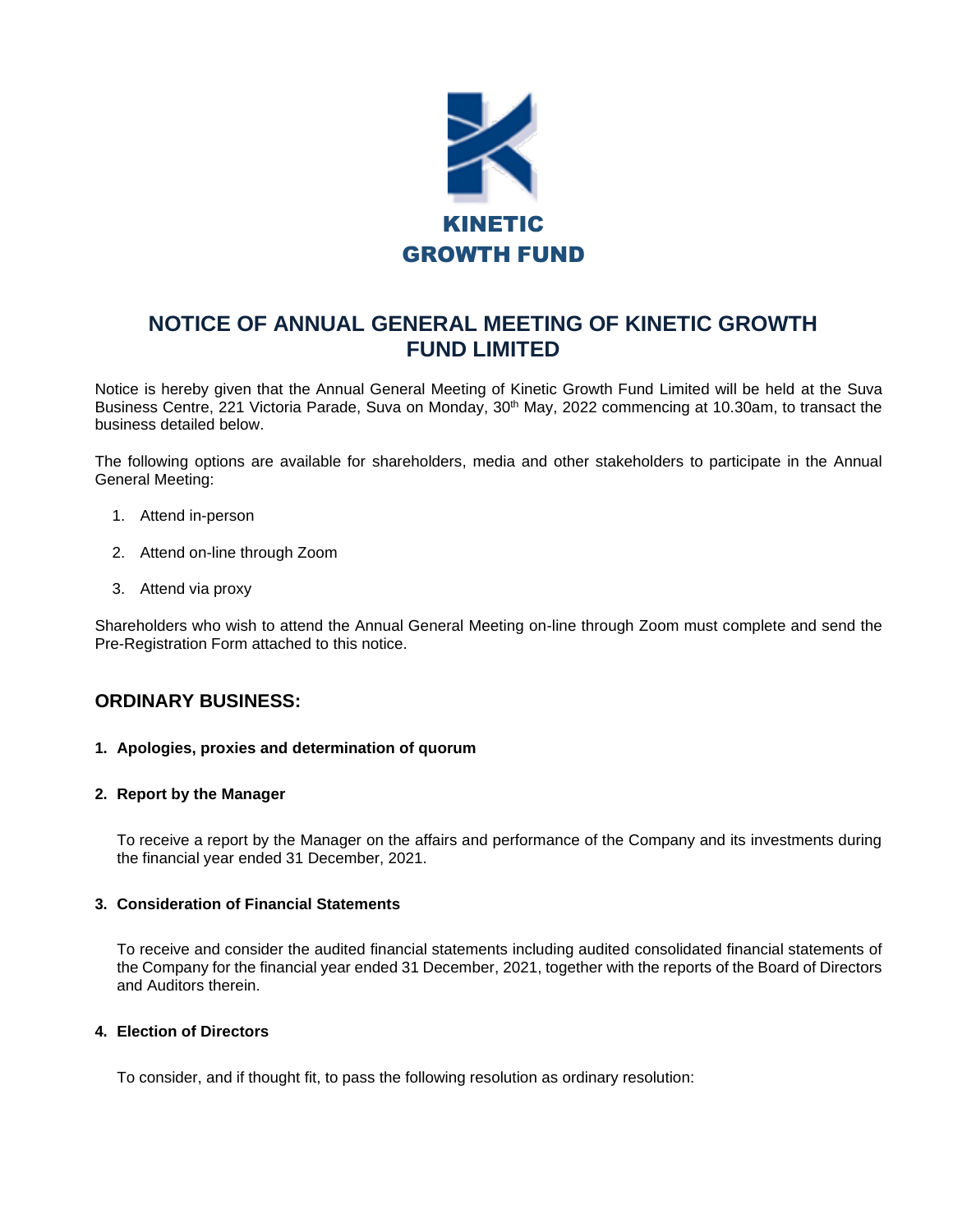To appoint **Mr. Erik Larson**, director of the Company, who retires by rotation pursuant to Clause 107 of the Articles of Association of the Company, and being eligible, is re-elected as a director of the Company.

#### **5. Auditor's appointment:**

To consider, and if thought fit, to pass the following resolution as an ordinary resolution:

Pursuant to the Articles of Association of the Company, Messrs. Ernst & Young, Chartered Accountants, are hereby appointed as the Auditors of the Company to hold office from the conclusion of this Annual General Meeting to the conclusion of the next Annual General Meeting of the Company, at a remuneration as may be decided by the Board with the mutual consent of the Auditors.

# **SPECIAL BUSINESS:**

All other business transacted at an AGM is special business.

Explanatory Notes containing information in relation to each of the resolutions accompanies the Notice of Meeting.

By order of the Board of Directors.

Hexiciane

Griffon Emose **Company Secretary**

09 May, 2022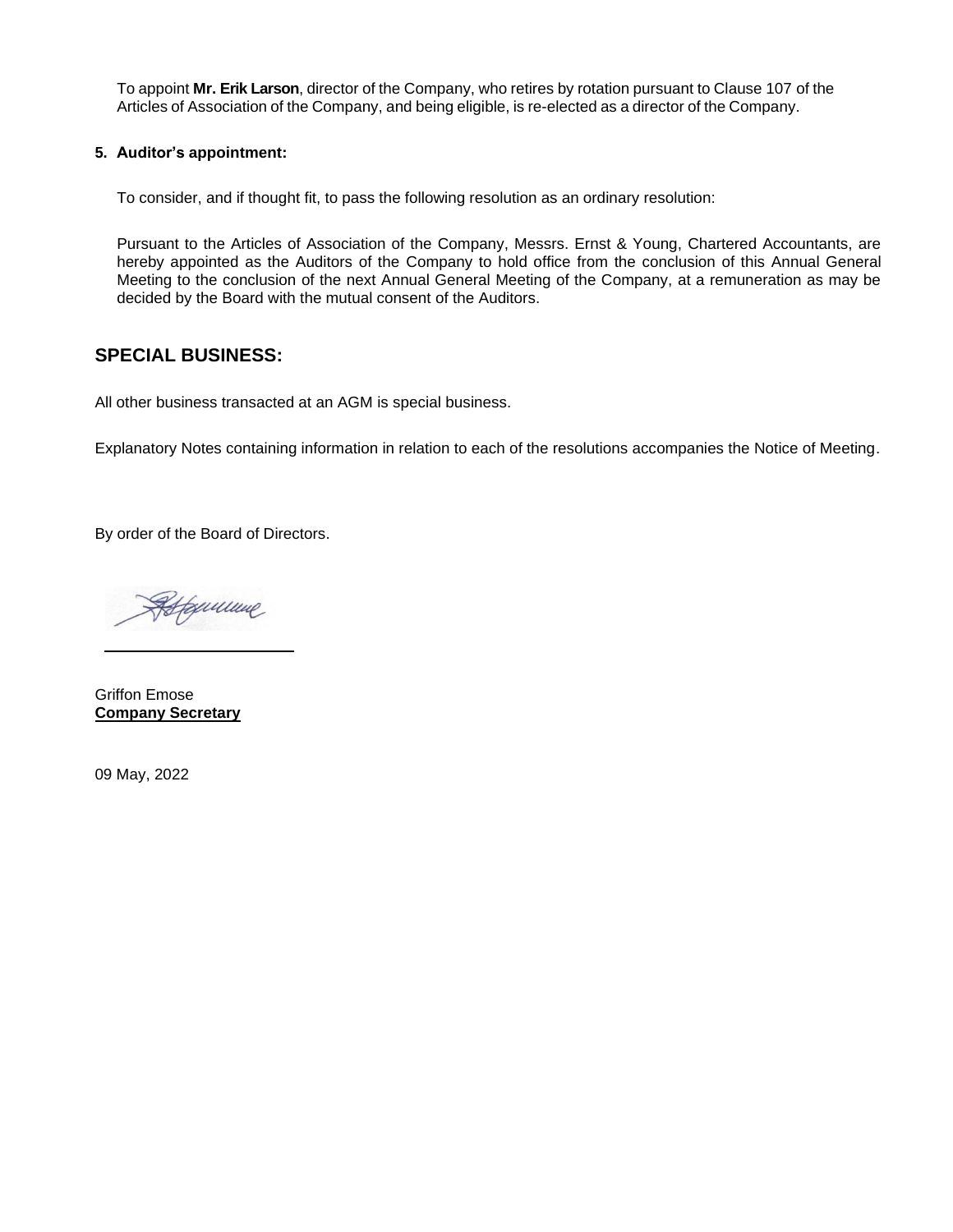# **NOTES:**

- *1. A member who is unable to attend the meeting is entitled to appoint a proxy to attend the meeting and vote on his / her behalf.*
- *2. The proxy need not be a member of the Company.*
- *3. A proxy form is enclosed with this notice of meeting. To be effective, the form must reach the registered office of the Company not less than 48 hours before the time for holding the meeting.*

## **EXPLANATORY NOTES:**

These Explanatory Notes are intended to provide shareholders with sufficient information to assess the merits of the resolutions contained in the Notice of Annual General Meeting.

The Directors recommend that Shareholders read the Explanatory Notes in full before making any decision in relation to the Resolutions.

The following information should be noted in respect of the various matters contained in the Notice of Meeting.

#### **1. Apologies, proxies and determination of quorum**

#### **2. Report by the Manager**

To receive a report by the Manager on the affairs and performance of the Company and its investments during the financial year ended 31 December 2021.

#### **3. Consideration of Financial Statements**

As required by Section 401 of the Companies Act 2015, the Financial Report, the Directors' Report and the Auditor's Report of the Company for the recently completed financial year will be laid before the meeting. Shareholders will be provided with a reasonable opportunity to ask questions about or make comments on the management of the Company however, there will be no formal resolution put to the meeting.

Questions that cannot be answered at the AGM will be addressed through a market announcement by the Company within a reasonable timeframe.

#### **4. Election of Directors**

The Board proposes that Mr. Erik Larson, who retires by rotation and being eligible, has offered himself for reelection, be re-appointed as a director.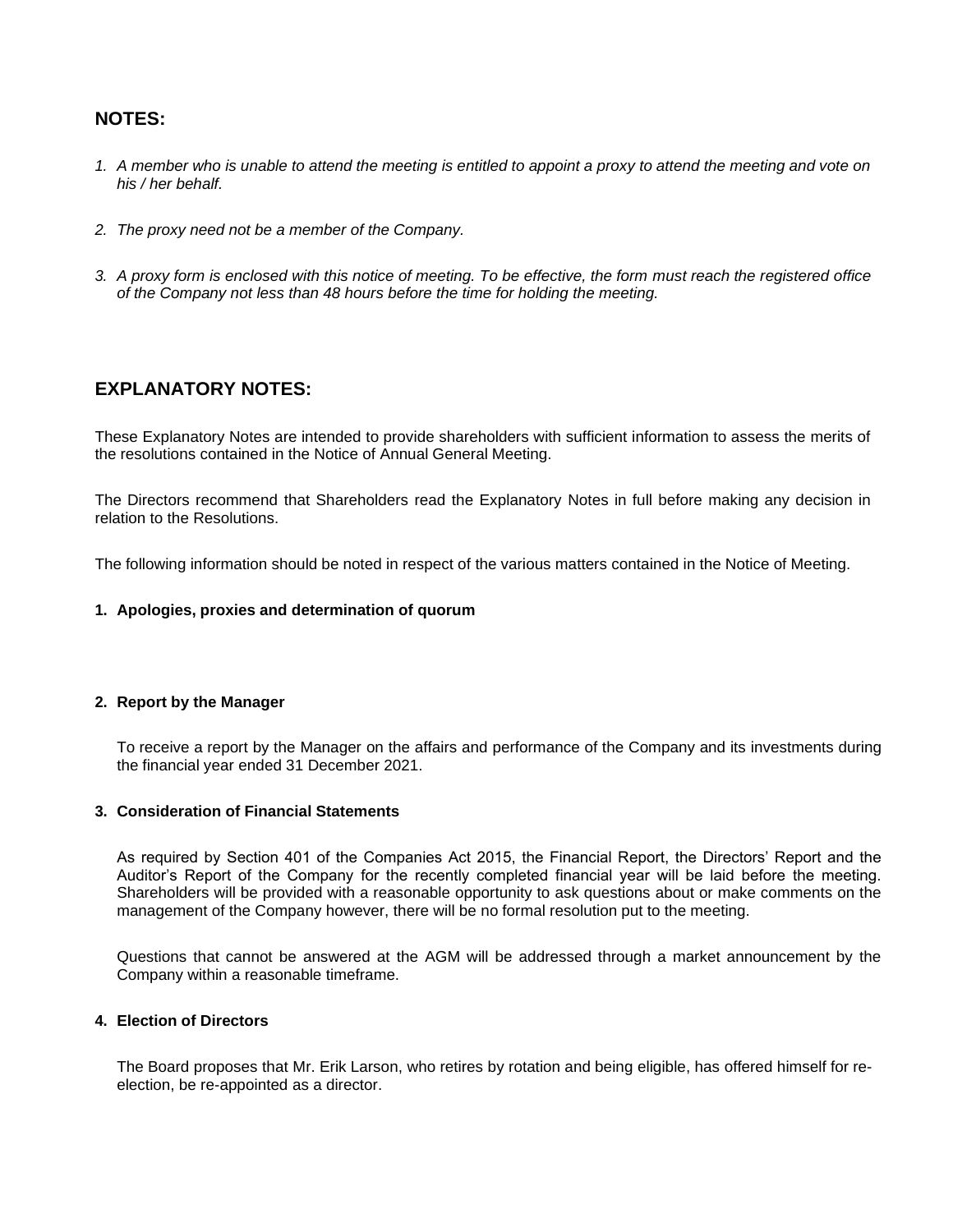Mr. Larson joined KGF as an Independent Director in 2012. He is an Associate Professor of Sociology and Co-Director of Macalester's Legal Studies Programme at the University of Minnesota, USA. He is an active investor in Fiji and brings extensive knowledge and experience to the Board.

#### **5. Appointment of Auditors**

The Board proposes to re-appoint the retiring Auditors in accordance with Clause 145 of the Articles of Association of the Company, to hold office from the conclusion of this meeting until the conclusion of the next Annual General Meeting at a remuneration as may be mutually agreed between the Board and the Auditors. The retiring Auditors Messrs. Ernst & Young, Chartered Accountants, being eligible, offer themselves for reappointment.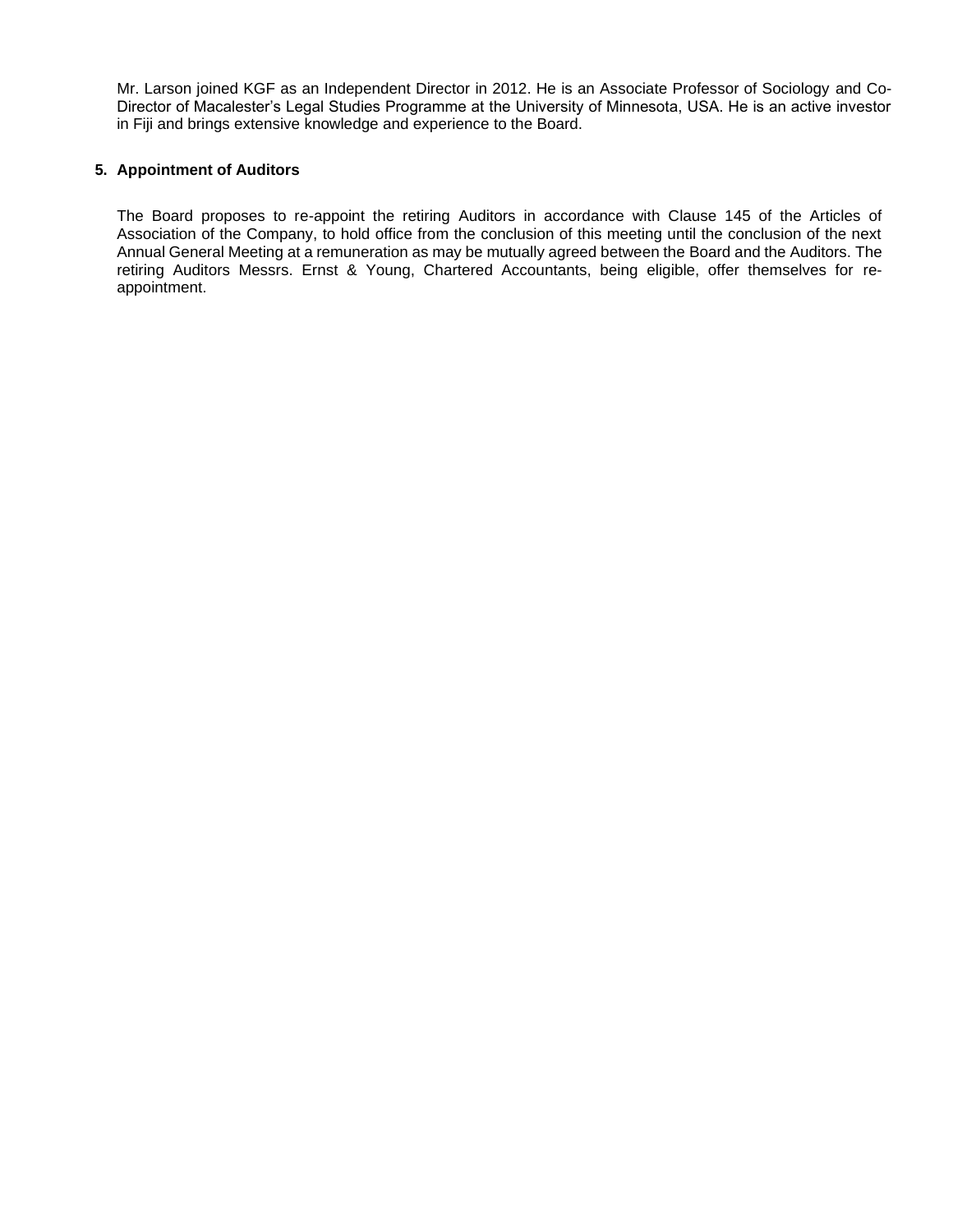

*(Pursuant to Section 157 and 158 of Companies Act 2015)*

|                                                                                                                                                                                                                                                                                                                                              | Name of the Member:<br><u> 1980 - John Stein, Amerikaansk politiker (</u> |  |                     |  |                   |  |  |
|----------------------------------------------------------------------------------------------------------------------------------------------------------------------------------------------------------------------------------------------------------------------------------------------------------------------------------------------|---------------------------------------------------------------------------|--|---------------------|--|-------------------|--|--|
|                                                                                                                                                                                                                                                                                                                                              | Registered Address:                                                       |  |                     |  |                   |  |  |
| SIN:                                                                                                                                                                                                                                                                                                                                         |                                                                           |  |                     |  |                   |  |  |
|                                                                                                                                                                                                                                                                                                                                              | named Company, hereby appoint:                                            |  |                     |  |                   |  |  |
|                                                                                                                                                                                                                                                                                                                                              |                                                                           |  |                     |  |                   |  |  |
|                                                                                                                                                                                                                                                                                                                                              |                                                                           |  |                     |  |                   |  |  |
| as my/our proxy to attend and vote on a show of hands and poll on my/our behalf at the Annual General<br>Meeting of the Company, to be held on $30th$ May, 2022 at 10:30am at Suva Business Centre, 221<br>Victoria Parade, Suva and at any adjournment thereof in respect of such resolutions and in such manner<br>as are indicated below: |                                                                           |  |                     |  |                   |  |  |
|                                                                                                                                                                                                                                                                                                                                              | <b>RESOLUTIONS</b>                                                        |  | * OPTIONAL (MARK X) |  |                   |  |  |
|                                                                                                                                                                                                                                                                                                                                              |                                                                           |  | <b>FOR</b>          |  | AGAINST   ABSTAIN |  |  |
| 1                                                                                                                                                                                                                                                                                                                                            | <b>Consideration of Financial Statements</b>                              |  |                     |  |                   |  |  |
| 2                                                                                                                                                                                                                                                                                                                                            | <b>Election of Directors</b>                                              |  |                     |  |                   |  |  |
|                                                                                                                                                                                                                                                                                                                                              | a.) Erik Larson                                                           |  |                     |  |                   |  |  |
| 3                                                                                                                                                                                                                                                                                                                                            | <b>Appointment of Auditors</b>                                            |  |                     |  |                   |  |  |
|                                                                                                                                                                                                                                                                                                                                              |                                                                           |  |                     |  |                   |  |  |

| Signed this             | dav of |  |
|-------------------------|--------|--|
| Signature of Member(s): |        |  |

**Notes:** 

- 1. **\*** It is optional to put an '*X*' in the appropriate column against the Resolutions indicated in the Box. If you leave the '*For*'/'*Against*'/'*Abstain*' column blank against any or all Resolutions, your Proxy will be entitled to vote in the manner as he/she thinks appropriate.
- 2. If you mark the Abstain box for a particular Item, you are directing your proxy not to vote on your behalf on a show of hands or on a poll and your votes will not be counted in computing the required majority to conduct a poll.
- 3. If a representative of the corporation is to attend the meeting, Annexure K "*Appointment of Corporate Representative*" should be filled in. If the Corporate Representative wishes to appoint a Proxy, this Form must be duly filled in.
- 4. This Proxy Form must be received by the Company at *FNPF Boulevard, Level 2, Plaza 1, 33 Ellery Street*, *Suva* or Central Share Registry Pte Ltd at *Shop 1 And 11, Sabrina Building, Victoria Parade,*  Suva or fax (+679) 3307241 or email address *misau@kontiki.com.fi* before 10:30am, Saturday, 28<sup>th</sup> May 2022, being not later than 48 hours before the commencement of the meeting. Any Proxy Form received after that time will not be valid for the scheduled meeting.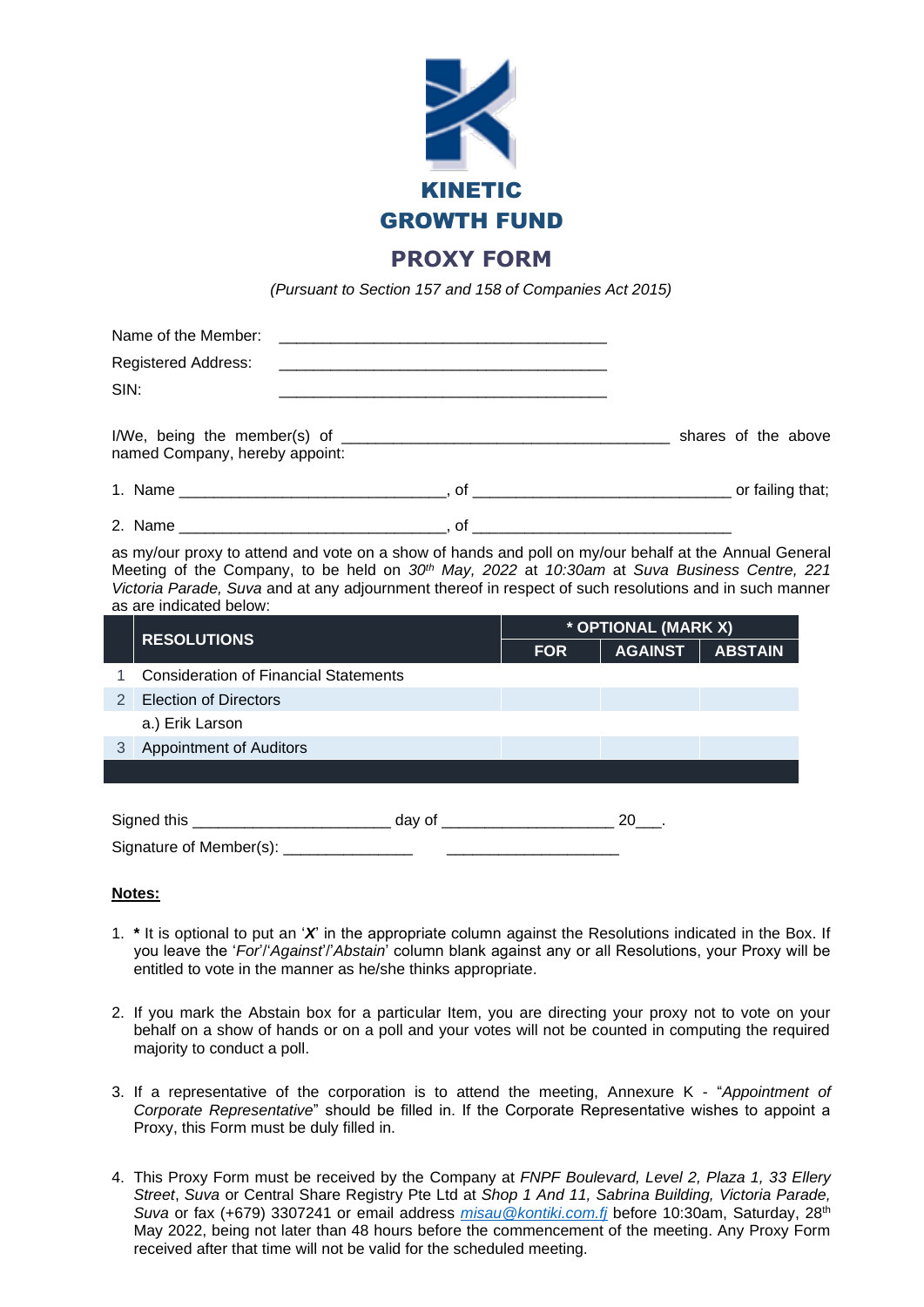### **PRE-REGISTRATION FORM FOR ON-LINE ATTENDANCE**

I / We named below, being a shareholder of the Company, wish to register my / our attendance for the Annual General Meeting through Zoom.

(Please tick only ONE box. Incomplete or incorrectly completed form will not be processed.) I wish to attend the Annual General Meeting via Zoom.

I / We understand that the Company shall be entitled to reject the Pre-registration Form which is incomplete, improperly completed, illegible or where true intentions of the shareholder of the Company are not ascertainable from the instructions specified in the Preregistration Form. Name(s) of Shareholder(s): Name of attendee\* \_\_\_\_\_ Voter identification card number / Passport Number / Company Registration Number: Shareholder Identification Number: Email Address: Contact Number(s): Signature(s): Date:

*\*Where authorized representative of a company or proxy holder for a shareholder.* 

### **IMPORTANT:**

Please note the following:

1. Full name and voter identification card number/ passport number(s) / company registration number is required for the purposes of verification.

2. By completing and submitting this form, you agree and acknowledge that the Company and/ or our service provider may collect, use and disclose your personal data, as contained in your submitted form for the purpose of processing and effecting your request.

3. Photographic, sound and / or video recordings of the Company's AGM may be made by the Company for record keeping and to ensure the accuracy of the minutes prepared of the Company's AGM. Accordingly, the personal data of a shareholder of the Company (such as his name, his presence at the Company's AGM and any questions he may raise or motions he propose/ second) may be recorded by the Company for such purpose.

4. Shareholders should raise their hand to vote.

NOTE: This duly completed Pre-registration Form must be emailed to [misau@kontiki.com.fj](mailto:misau@kontiki.com.fj) before 10:30am, Saturday 28th, May 2022.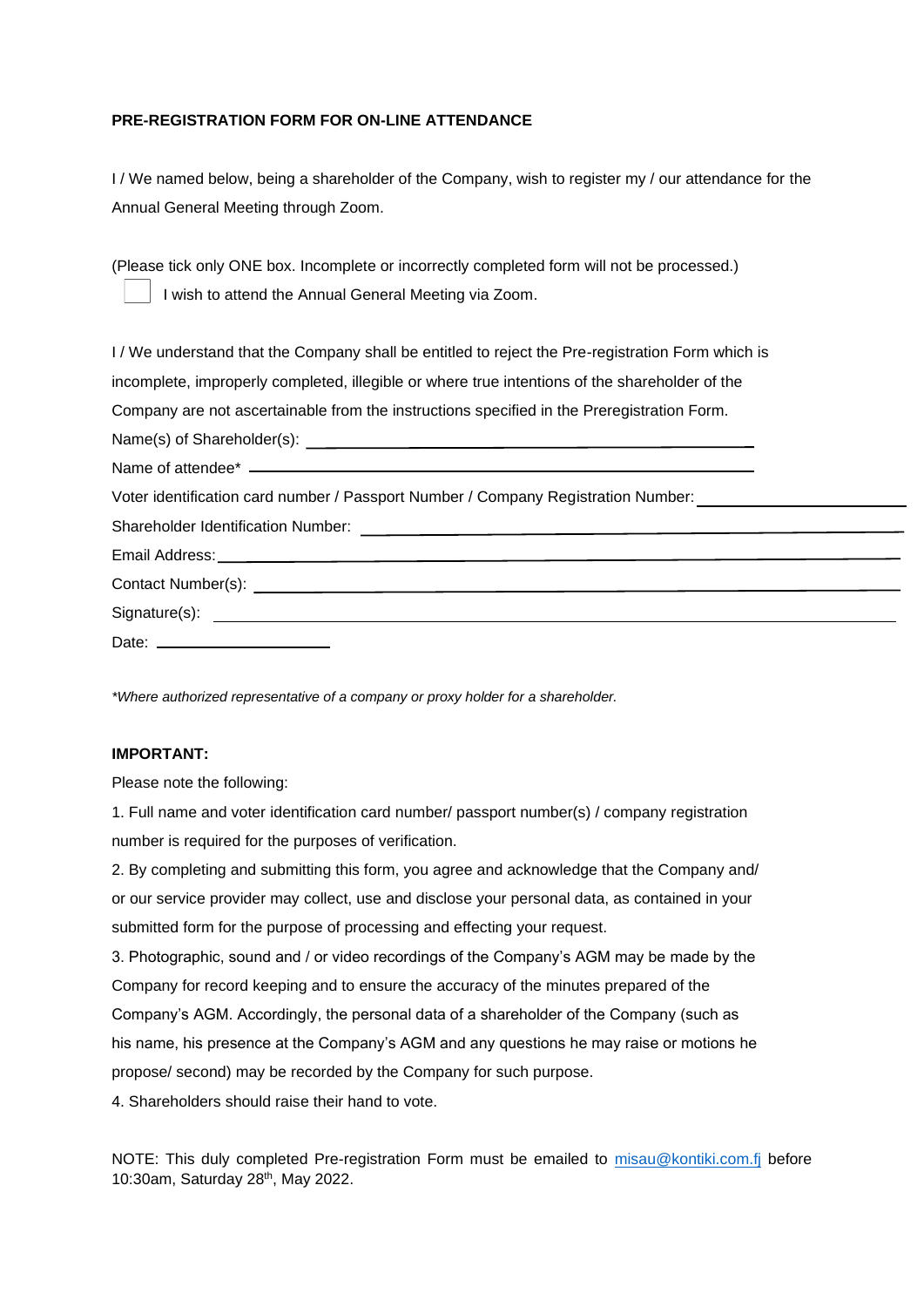# APPOINTMENT OF CORPORATE REPRESENTATIVE

[Pursuant to Section 160 of Companies Act 2015]

**This form may be used by a company or other body corporate which is a security holder or which has been appointed as a proxy by a security holder.**

|                                                                                           | Insert the name of the body corporate making the appointment                                                                                                                          |  |                                  |  |  |  |  |
|-------------------------------------------------------------------------------------------|---------------------------------------------------------------------------------------------------------------------------------------------------------------------------------------|--|----------------------------------|--|--|--|--|
| Hereby appoints                                                                           |                                                                                                                                                                                       |  |                                  |  |  |  |  |
|                                                                                           |                                                                                                                                                                                       |  |                                  |  |  |  |  |
|                                                                                           | Insert the name of the appointee. Please note that multiple representatives can be appointed but only one<br>representative may exercise the body corporate's powers at any one time. |  |                                  |  |  |  |  |
| all meetings OR<br>to act as its representative at<br>the meeting to be held on<br>(Date) |                                                                                                                                                                                       |  |                                  |  |  |  |  |
| Of                                                                                        |                                                                                                                                                                                       |  |                                  |  |  |  |  |
|                                                                                           | <b>KINETIC GROWTH FUND LIMITED</b>                                                                                                                                                    |  |                                  |  |  |  |  |
| Insert the name of the company holding the meeting                                        |                                                                                                                                                                                       |  |                                  |  |  |  |  |
|                                                                                           | SIGNATURES-THIS MUST BE COMPLETED                                                                                                                                                     |  |                                  |  |  |  |  |
|                                                                                           | <b>Director</b>                                                                                                                                                                       |  | Sole Director and Sole Secretary |  |  |  |  |
| <b>Common Seal</b>                                                                        |                                                                                                                                                                                       |  |                                  |  |  |  |  |
| (if applicable)                                                                           | Director/ Company Secretary                                                                                                                                                           |  | Date                             |  |  |  |  |
|                                                                                           |                                                                                                                                                                                       |  |                                  |  |  |  |  |
|                                                                                           |                                                                                                                                                                                       |  |                                  |  |  |  |  |

### **Information**

In order to be effective, the form must be received by Central Share Registry Pte Ltd / Kinetic Growth Fund Ltd within the time limit (if any) specified in the relevant company's Articles of Association for